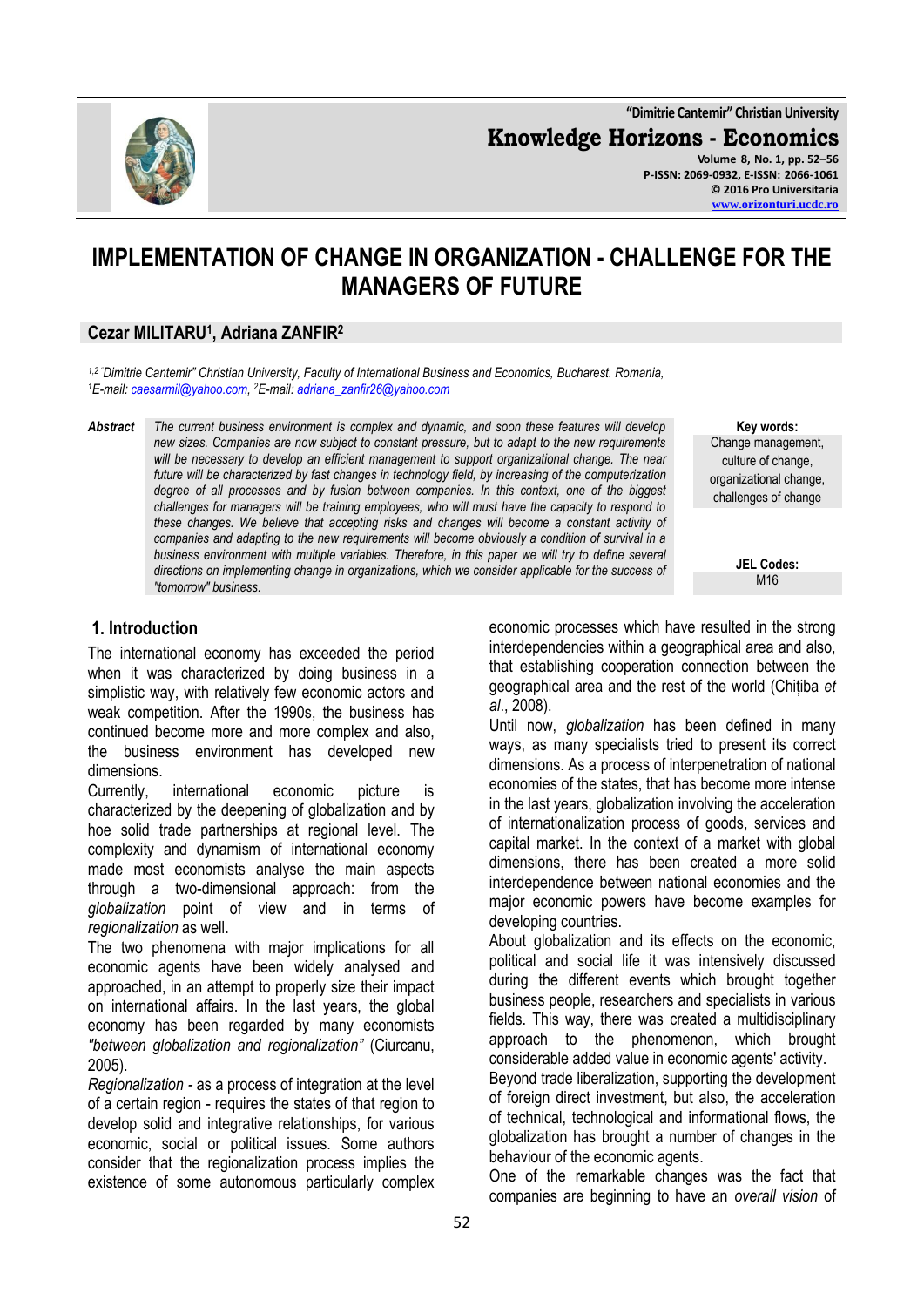their activities. In other words, *even if they act locally they think globally.* This business culture has had significant repercussions in international business development.

Biggest corporations or groups of companies have started to develop complex global strategies and their market behaviour, in different regions, sometimes even led to changing consumption habits of the population.

This thing is visible also in areas with relatively low tolerance to changes, such as the Asian region, which we know is very conservative for their own value system. This is just one of the reasons that led economists to appreciate that *"transnational corporations are the most important force for establishing and promoting global interdependence"* (Chițiba and Mionel, 2009).

Even if the two phenomena which we referred have many advantages for companies, the development of these strategies in the context of increased competition was not, even far, an easy task. Raising exigency, especially in terms of quality, resulted in a challenge for the management of these companies forced to find solutions for an optimal ratio between quality and price. Decisional factors of corporations have changed their own attitude and behaviour and began to think in terms of efficiency, effectiveness and competitiveness.

Looking backwards, we can say that *globalization has helped to improve the methods and management techniques.* Obviously it will continue to do so in the future.

International business environment is currently characterized by an unprecedented technical and technological advance in all areas, which allowed companies to develop their business in accordance with market requirements.

International competitiveness of firms has developed new dimensions. Some economists state that *"was made the transition from group of subsidiaries that was geographically dispersed in a fragmented production system, to production and distribution networks which are integrated at regional and international levels"* (Miron, 2010).

The extension of activities and also the considerable efforts to achieve a significant competitive advantage are only two important directions for companies that want to maximize their performances.

In order to face the changes in the market, company managers were often in the position to redefine the priorities or making an organizational restructuring, in line with economic reality. We can say that we witness at phenomena requiring a *new type of management*  that ensures the company's medium and long term competitiveness. If we can say that until now the management of large companies has been centred on development and conquest of new markets, currently

we consider that proper adaptation to the requirements of these markets it is crucial to strengthen the market position of firms. The management focused on organizational change involves process-based approach, with careful analysis of feedback from the employees for each stage of the process. By the way it will recognize and understand the need for change; management will redefine the role of human resources in companies. Employee behaviour is always influenced by the context in which they work. They can support organizational change, ensuring in this way the competitiveness of the company, or on the contrary, can become repressive, leading the company to implementation of inadequate strategies for the environment. Therefore, when there is initiative for change, the managers will need to improve the skills to manage the context in which it can be implemented.

# **2. Methodology of research**

The current economic context represents, through its variables, a huge challenge for managers of multinational companies. International activity will become even more complex in the next decade, external factors becoming more difficult to control.

The question is whether is the human resources as the main force that supports the organization will be ready to adapt to the rapid pace of technological development.

The forms of the international business environment variables will influence companies' activity in a decisive manner. Reducing time to market for innovative products, continuous quality improvement and reducing the prices for declining products and also, the increasing of customer requirements are just some aspects which require management approach through the organizational change. Managers of the "future" will face substantial challenges ... *how can they implement change in their organizations such that to respond better of internal and external pressures?* The most difficult will be to maintain the optimal balance between the forces that determine and support the organizational change and make some pressure for it and forces that oppose from multiple considerations.

Understanding the need for change will be influenced by culture development at company level. The influx of immigrants, important phenomenon we are witnessing today and affecting the whole European area already require attention and amplify the efforts to integrate on the labour market. When the process of integrating them will reach an advanced stage will appear the risk of transforming the strongest organizational cultures in weak cultures, with a diffuse value system.

In this context, finding new methods and techniques for change and adapting to the new dimensions of international market will reach a new level of difficulty.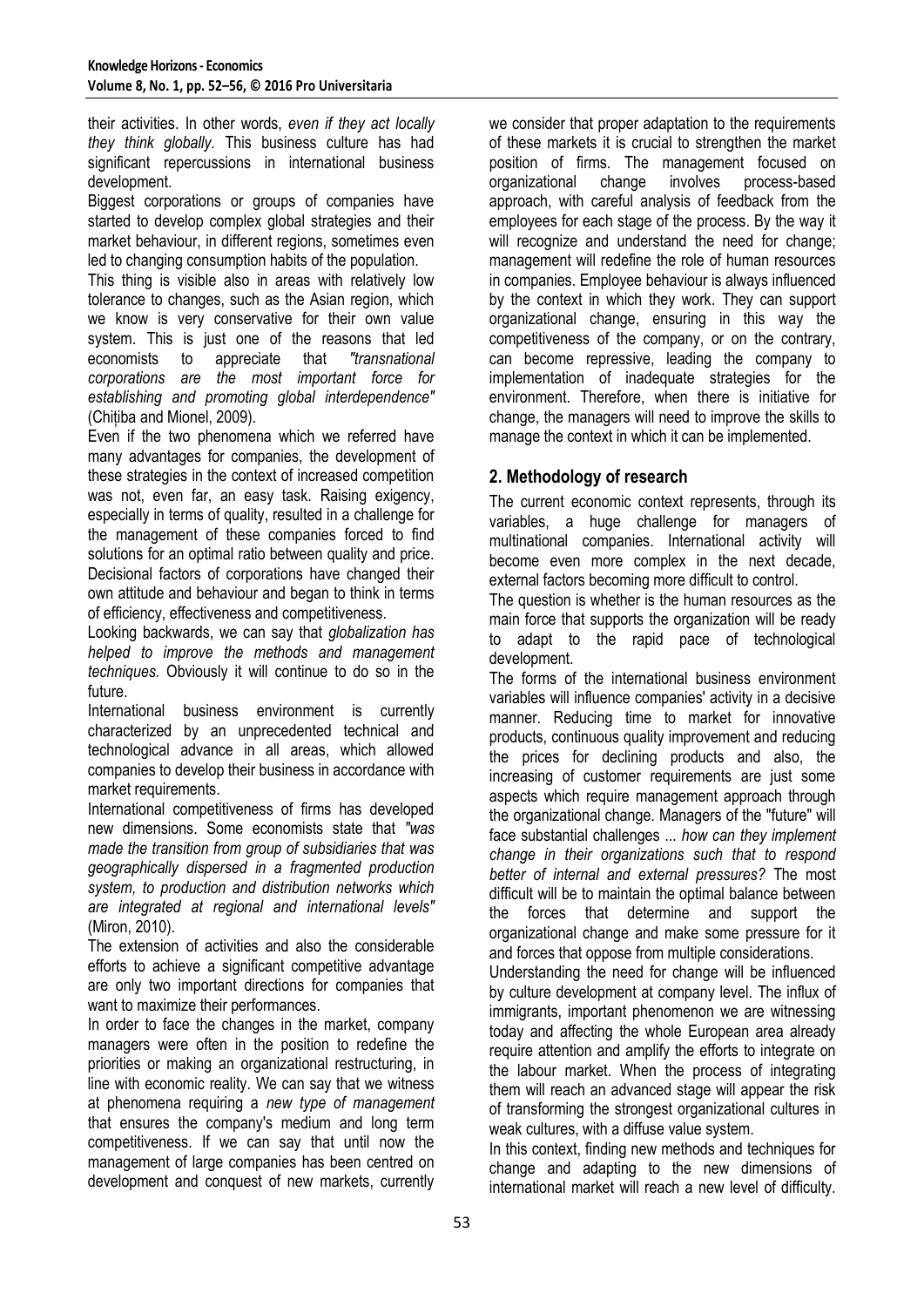Literature highlights some aspects that should be taken into account so as to maintain a certain balance in the company. Creation of additional internal pressures will increase the risk of organizational conflicts whose solution requires time and resource consumption.

We suggest, therefore, these issues to be highlighted through a rigorous synthesis of the literature and we try to show some coordinated for implementation of change in organizations, changes that we supporting because we consider that are suitable for success by the "tomorrow" business.

## **3. Literature review**

The literature identifies many references of papers that discuss the impact of globalization on international companies. Some authors sustain that *"opening of national markets and remove barriers led to increased competition between companies, resulting an increased demand for goods and services at lower prices"* (Costea-Dunărințu, 2014).

International companies have redefined their own functions and for creating added value had focused on aspects such as innovation, development of marketing strategies, differentiating the product range or continuous quality improvement. It remains to be seen how well can the company's management focus on unlocking the capital and human potential. Companies have a mission increasingly difficult, especially because sometimes we find inconsistencies between country strategies and there is not a support for the private as it should.

As we said above, we believe that the imbalances that appear in companies often require the development of a new managerial thinking. The company's management of the near future will certainly be a management centred on values and principles of market economy, based on the implementation of strategies that have the power to determine the restructuring and competitive operation of firms. The function of coordinating the activities will be highlighted by an increased importance, if we take into account the increase of differences between culture and behaviour among employees. If we look at the European area that interests us directly, the recent influx of immigrants will put pressure on company management. First of all, the management of companies will have to keep a balance at work among existing employees and those who will engage and who must be integrated properly, without discrimination based on race, nationality, culture or religion (Predonu, 2015).

Due to of the environment condition in permanent changing, company's management can meet some difficulties in planning of objectives and specific activities. In this respect, change management have an important role because is designed precisely to intervene when necessary, thus ensuring the sustainability of objectives.

In practice, that involves organizing and coordinating specific activities "while working", according to the need for strategic rethinking of managerial processes.

Companies that have managed to implement the change management effectively will have a better chance of achieving high performance, as a result of the making their staff involves in changing process.

One of the most relevant definitions of change management has been developed by Project Management Institute (PMI).<sup>i</sup> In a report published in March 2014, PMI sustain that *"Change Management is a comprehensive, cyclical and structured vision that realise a transition from a current state of individuals, groups and organizations to a future state willing to obtain business benefits"* (*The Report "Pulse of the profession: Facilitating strategic organizational change initiatives", p. 4*). In PMI vision, change management encourages innovation, improves performance and strengthens the competitive advantage of firms.

Considering that we talk about the way management can make a change at managerial processes, in order to obtain more value, we can say that change management has a very positive side. However, we can meet situations where company management performs some changes as a reaction to certain factors. Thus, we highlight two major dimensions of organizational change management.

a) *one first dimension* concerns the actual changes that are needed in processes, in accordance with the requirements of the environment. It is important to have a good management within the organization at each function and process. The speciality literature highlights the *proactive nature* of this dimension, the idea that change is an option of the organization that is necessary because exist the desire to streamline or improve activities.

b) *another dimension* is of *reactive nature*, the idea that organization react under the influence of pressure factors that do not offer an alternative. For example, changing legislation requires alignment of the organization with the legal provisions. In this case the company does not have any involvement, but is taken immediate action.

Even if the two sizes can be clearly identified, and changes can easily be framed by one side or the other, does not mean that change management is considered simplistic. On the contrary, for managers, the challenges for implementing change in their organization may have different intensity, depending on changes nature.

If changes are reactive, the organization has no control over the main determinants of any change both on the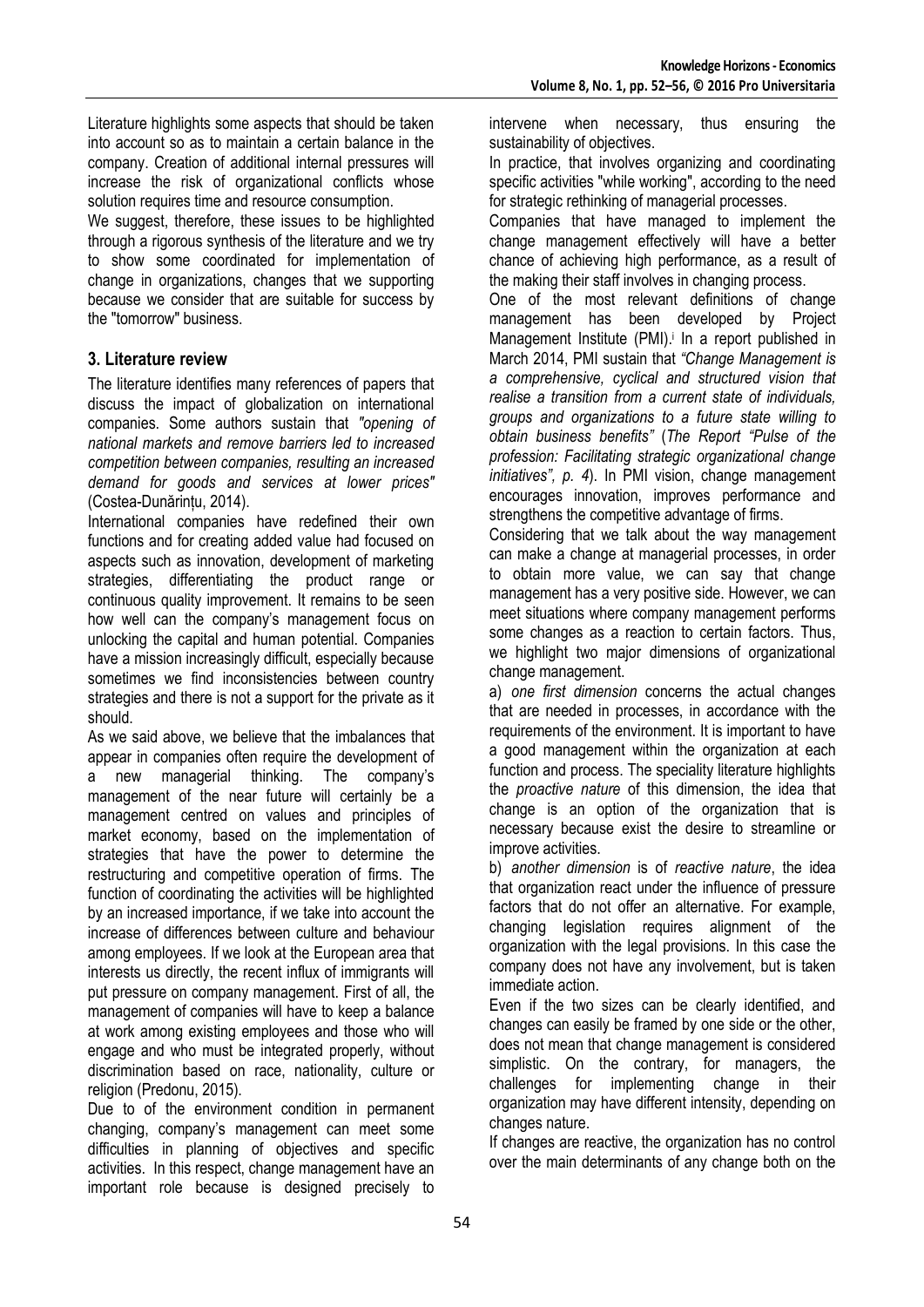process and system as a whole; therefore, the forces that resist are reduced.

If we talk about proactive changes, the pressure on top management is much higher, because the decisional factors have to make employees understand the real benefits of change. Maybe it looks like a paradox that an action taken to obtain competitive advantage can become a challenge for company management, but there are many reasons that cause people to oppose.

The more difficult is to keep a balance between the change supporters and its opponents the more substantiated the reason are.

The steady state in organizations that are undergoing the process of implementing a change is an issue studied since the last century by Kurt Lewin, famous German psychologist<sup>ii</sup>. Through his research, it manages to build up a simplistic picture, but extremely useful to understand the reasons which make individuals to become reticent when it comes to change. In his vision, in organizations there are two main types of forces with a decisive role in implementing change.

a) First category - we will find a whole category of individuals making *pressure for the changes* because they consider it is necessary and they believe that in this way the organization manages to remain competitive in relation with the degree of product development and technological advance.

b) Second category - we will find *strong resistance to change* generated by a combination of factors such as: insecurity, fear of everything new, uncertainty, lack of professionalism and sometimes even short-term thinking (as a result of everlasting question ... *why we should make a change as long as everything is "going well"? B*ut many people does not understand that can be *"better",* or that what's *"going well"* today, tomorrow may be totally inadequate).

Considering the dynamism of the international business environment and constant need to adapt to the social and economic requirements it is obvious that the implementation of changes in a difficult environment will become a challenge for managers. Avoiding organizational conflicts requires great diplomacy from managers because they must be able to determine employees which resist of change for the mentioned reasons to become a supporter of new business strategy.

Researchers concerned with the subject of organizational changes have called the balance between the two forces as a *"state of inertia".* Sometimes, this state is preferred by the management who understand the risk of organizational conflicts, but when decisions cannot be postponed, the state of inertia must be overcome through reducing resistance to change.

Organizational change management is certainly a strong point for companies, but for efficiency the best would be individualising the stages in activities implementation.

## **4. Steps in implementing organizational change**

Change management, as it is understood as organization-wide phenomenon, implies in opinion of some authors, a systematic sequences of many processes, with clearly defined stages.

Paul Marinescu proposes in his paper "management of public institutions", the following basic steps to implement change in organizations:

- defining the factors for change,

- recognizing the need for change, both at management level and at the level of executive

- making a diagnosis analysis on issues that involving changing

- identifying the methods or how to make change and determining how to implement it. This stage has a high degree of importance as it involves the selection of the most convenient ways to support the organizational change.

- defeating the resistance to change,

- effective implementation of change,

- evaluating the results obtained from the process of implementing an organizational change.

Creating a strong connection between these stages is essential for improved communication from the top down organizational level.

## **5. Change Management - new coordinates for increased efficiency**

Each step shown above is absolutely necessary for the desired success after taking decisions that generate major changes in organization. But, these steps must be reported to the reality that we find in each organization, at its own culture.

When it comes to organizational change and its effects we should refer to the crucial role of human resources.

In our view, *an effective change management should be approached thru all organizational processes, but must be centred on employees.*

Starting from this assumption, we indicate some coordinates that we consider important for the managers practice within business organizations:

- *raising staff awareness* about the issue of implementation of organizational change. First of all, the employees must understand why is required achieve change, regardless of its nature. Top management or the managers from medium level can achieve workshops, sittings for work meetings where will make an analysis of the possible effects that will emerge after making a change. It is very important at this stage to answer any questions of employees.